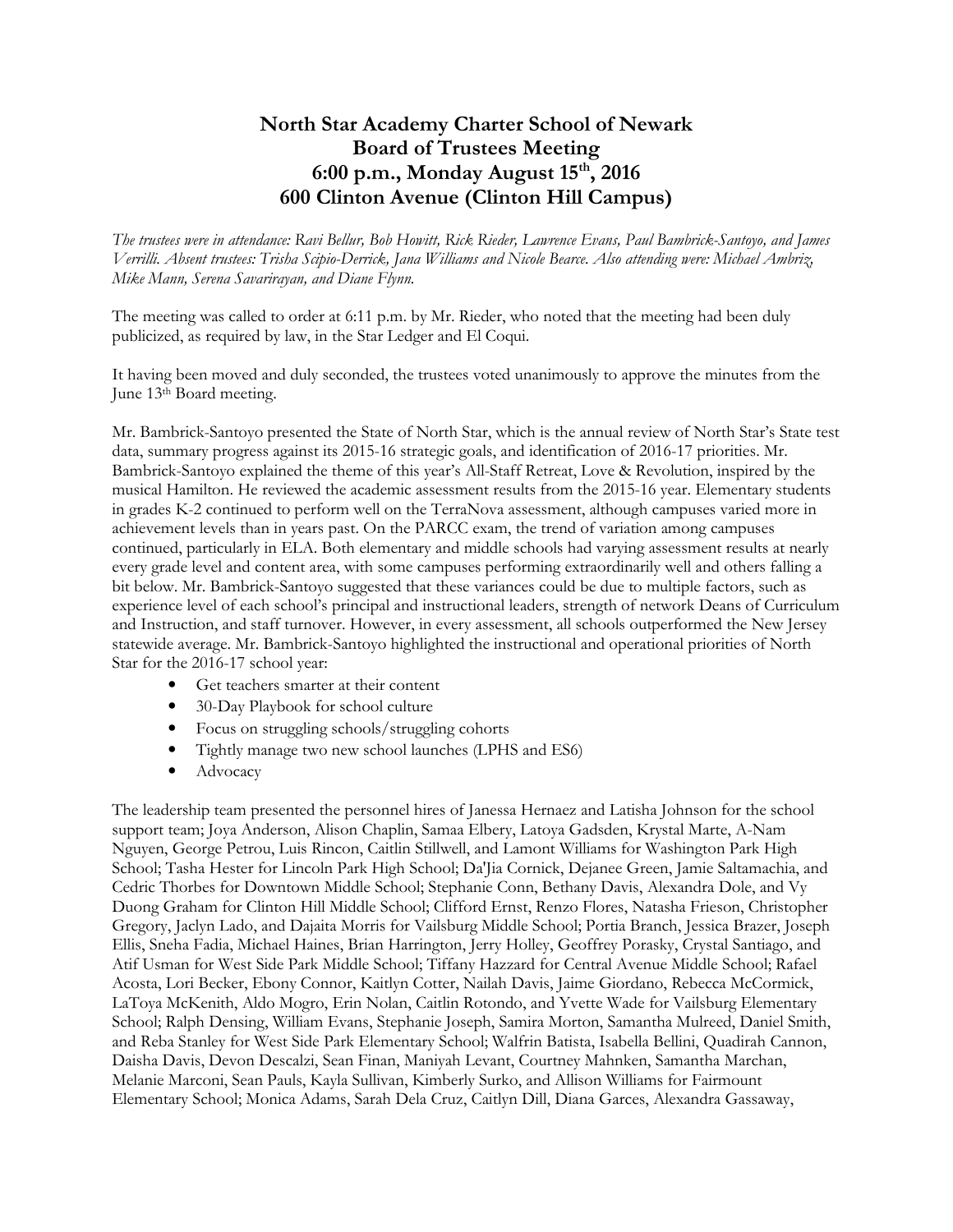Vanessa Gonzalez, Christine Lynch, Farhanah Mohamad, Lise Strigel, and Halimah Tillery-Williams for Liberty Elementary School; Tracy Christiani, Cori DiRupio, and Melanie Rodriguez for Alexander Street Elementary School. After discussion, it having been moved and duly seconded, the board voted unanimously to approve the hiring of the aforementioned individuals.

 Mr. Ambriz presented the final 2015-16 Annual Report for approval. After discussion, it having been moved and duly seconded, the Board voted unanimously to approve the 2015-16 annual report as described in Resolution to Approve Final 2015-16 Annual Report.

 Mr. Ambriz facilitated the annual review of North Star's Title I schoolwide plan. Following Mr. Bambrick's review of 2015-16 assessment data during the State of North Star presentation earlier in the meeting, Mr. Ambriz proposed that the high student achievement results could be credited to the strategies implemented as part of the 2015-16 Title I schoolwide program, including an elementary school co-teaching model, and supplemental ELA instruction at the middle school level. The committee reviewed these strategies of the 2015-16 schoolwide program, and determined that the priority needs at North Star Academy for the 2016-17 school year are as follows: Closing the Achievement Gap, ELA Instruction, and Math Instruction. It was determined that, in order to continue to address these priority needs, the following strategies would be implemented for the coming school year: a co-teaching model at the elementary school level, and dual ELA and dual Math instruction at the middle school level. Following discussion, members of the Title I stakeholder committee approved North Star Academy's Title I schoolwide plan for the 2016-17 school year.

 Mr. Ambriz presented a resolution to approve a maximum travel budget. After discussion, it having been moved and seconded, the Board voted unanimously to approve the resolution as described in Resolution to Approve the Maximum Travel Budget.

 Mr. Ambriz presented a resolution to award bid and execute contract for security monitoring and maintenance provider. After discussion, it having been moved and seconded, the Board voted unanimously to approve the resolution as described in Resolution to Award Bid and Execute Contract for Security Monitoring and Maintenance Provider.

 Mr. Ambriz presented a resolution to establish a special education program. After discussion, it having been moved and seconded, the Board voted unanimously to approve the resolution as described in Resolution to Establish a Special Education Program.

 Mr. Ambriz presented a resolution to adopt amended and restated bylaws. After discussion, it having been moved and seconded, the Board voted unanimously to approve the resolution as described in Resolution to Adopt Amended and Restated Bylaws.

 Mr. Ambriz presented a resolution to approve comprehensive equity plan policy. After discussion, it having been moved and seconded, the Board voted unanimously to approve the resolution as described in Resolution to Approve Comprehensive Equity Plan Policy.

 Mr. Ambriz presented a resolution to approve the use of non-federal funding for school lunch program. After discussion, it having been moved and seconded, the Board voted unanimously to approve the resolution as described in Resolution to Approve the Use of Non-Federal Funding for School Lunch Program.

Mr. Rieder opened the floor for public comments: There were none.

 Mr. Ambriz presented a resolution to certify implementation of corrective action plan for FY15. After discussion, it having been moved and seconded, the Board voted unanimously to approve the resolution as described in Resolution to Certify Implementation of Corrective Action Plan for FY15.